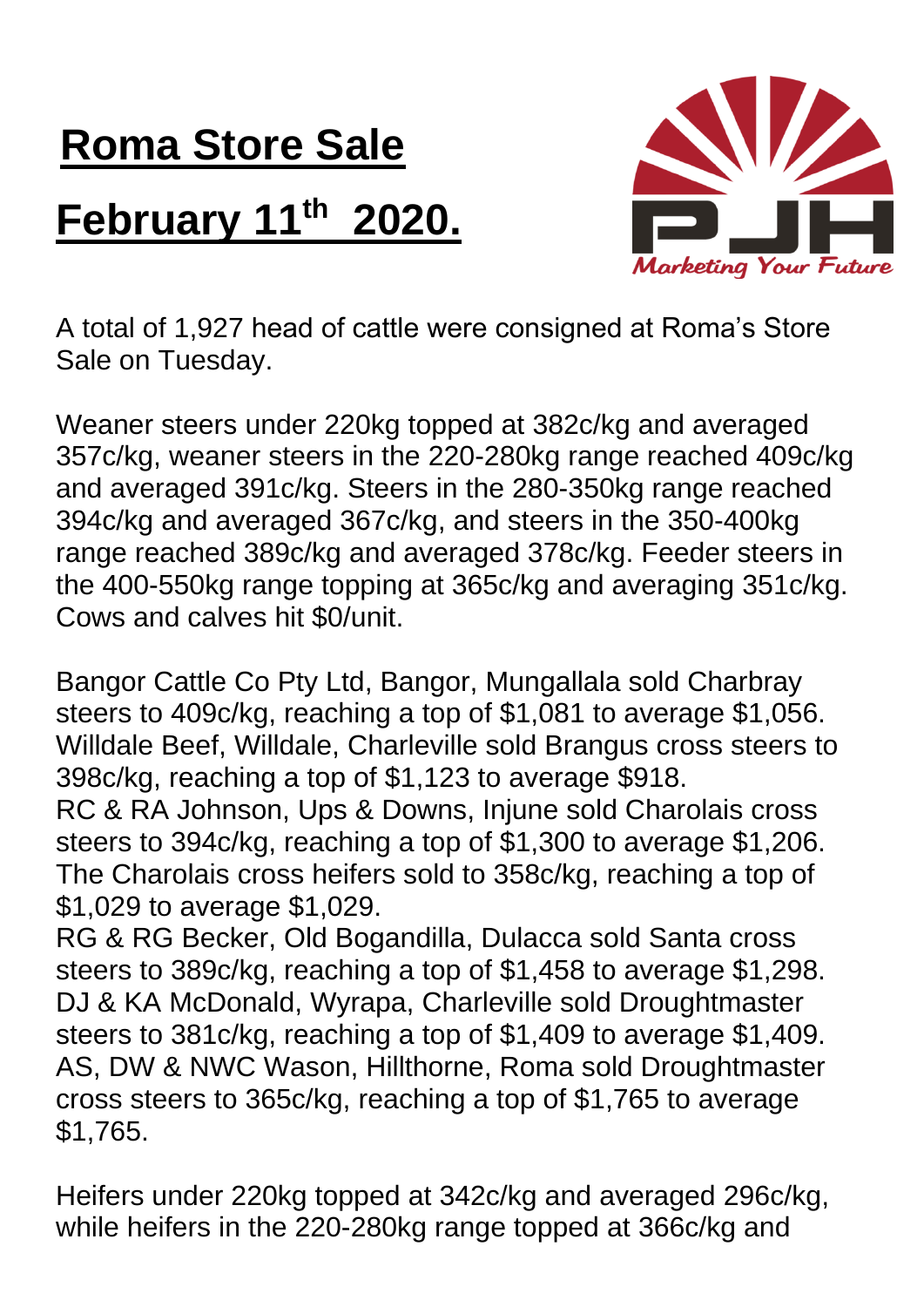averaged 338c/kg. Heifers in the 280-350kg range topped at 379c/kg, averaging 353c/kg. Heifers in the 350-450kg range topped at 372c/kg, averaging 348c/kg.

BM & ND Bauer, Arlington, Augathella sold Simmental cross heifers to 379c/kg, reaching a top of \$1,370 to average \$1,175. Batt Brothers, Eldwick, Longreach sold Santa cross heifers to 356c/kg, reaching a top of \$1,135 to average \$878. Eldwick Pastoral Co, Eldwick, Longreach sold Santa cross heifers to 356c/kg, reaching a top of \$1,120 to average \$851. GR & ML Scott, Ruby Farm, Wallumbilla sold Charolais cross heifers to 353c/kg, reaching a top of \$1,431 to average \$1,431.

Cows in the 300-400kg range reached 288c/kg and averaged 220c/kg, while cows in the 400kg-500kg range reached 300c/kg and averaged 272c/kg. Cows over 500kg topped at 311c/kg, averaging 293c/kg.

Pandin Pty Ltd, Timor, Injune sold Droughtmaster cross cows to 311c/kg, reaching a top of \$1,874 to average \$1,603. Pasadena Grazing Trust, Pasadena, Wallumbilla sold Santa cross cows to 306c/kg, reaching a top of \$1,875 to average \$1,662.

Cameron Nixon, Uralla, Meandarra sold Santa cross cows to 305c/kg, reaching a top of \$1,793 to average \$1,592. Hancock Family Trust, Ardentrive, Roma sold Cross breed cows to 301c/kg, reaching a top of \$1,632 to average \$1,343.

## *Next week PJH sell 3 rd position.*